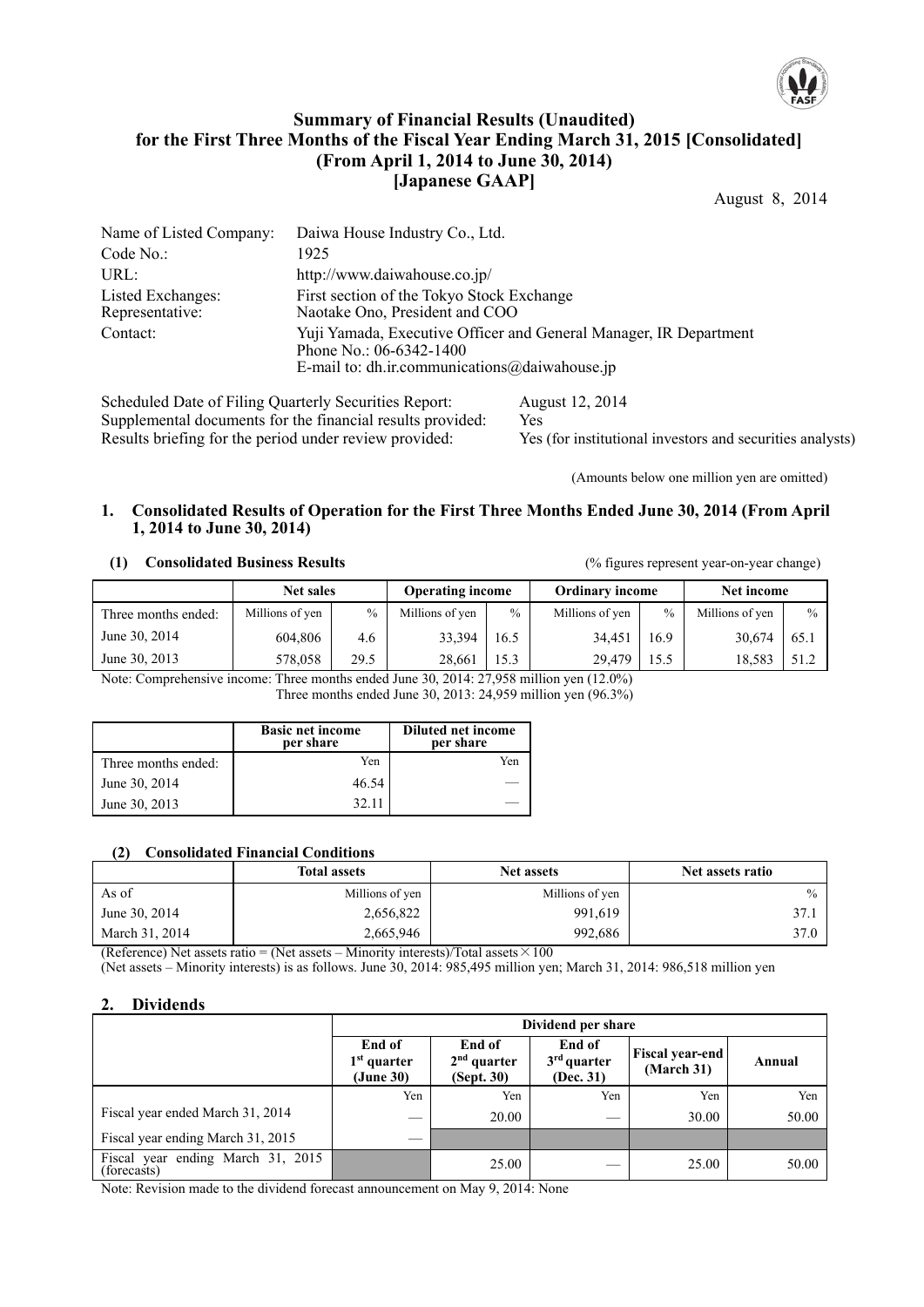$(0)$  figures represent year-on-year change)

## **3. Consolidated Business Forecasts for the Fiscal Year Ending March 31, 2015 (From April 1, 2014 to March 31, 2015)**

|                    | <b>Net sales</b> |     | <b>Operating income</b> |     | <b>Ordinary income</b> |       | Net income        |               | <b>Basic net</b><br>income per<br>share |
|--------------------|------------------|-----|-------------------------|-----|------------------------|-------|-------------------|---------------|-----------------------------------------|
|                    | Millions of yen  |     | % Millions of yen       |     | % Millions of yen      |       | % Millions of yen | $\frac{0}{0}$ | Yen I                                   |
| Fiscal year ending |                  |     |                         |     |                        |       |                   |               |                                         |
| March 31, 2015     | 2,800,000        | 3.7 | 170.000                 | 3.9 | 169,000                | (4.2) | 105,000           | 2.8           | 159.30                                  |

Note: Revision made to business forecast announcement on May 9, 2014: None

### **Notes:**

- **(1) Changes in Significant Subsidiaries during the Period under Review (This refers to changes in specified subsidiaries associated with changes in the scope of consolidation): None**
- **(2) Application of Accounting Methods Unique to the Preparation of the Quarterly Consolidated Financial Statements: None**
- **(3) Changes of Accounting Policies Applied, Changes in Accounting Estimates and Retrospective Restatement** 
	- **1) Changes of accounting policies applied due to amendment of accounting standards: Yes**
	- **2) Changes of accounting policies due to reasons other than 1): None**
	- **3) Changes in accounting estimates: None**
	- **4) Retrospective restatement: None**
- **(4) Number of Issued and Outstanding Shares (Common Stock)**
- **1) Number of shares at the end of the period (including treasury stock)**

| As of June 30, 2014 | 660,421,851 | shares As of March 31, 2014 | 660.421.851 shares |
|---------------------|-------------|-----------------------------|--------------------|
|                     |             |                             |                    |

#### **2) Number of treasury stock at the end of the period** As of June 30, 2014 1,305,428 shares As of March 31, 2014 1,300,280 shares

| 3) Average number of shares during the period |                    |                                     |                    |
|-----------------------------------------------|--------------------|-------------------------------------|--------------------|
| Three months ended June<br>30, 2014           | 659,119,007 shares | Three months ended June<br>30, 2013 | 578,663,897 shares |

### **\* Presentation of implementing the quarterly review procedures**

As of the time when the quarterly financial results are disclosed, the Group have not completed the reviewing (checking) procedures for quarterly consolidated financial statements as laid down by the Financial Instruments and Exchange Law.

#### **\* Remarks on appropriate use of forecasted results of operation and other special matters**

### **(Notes regarding forward-looking statements)**

Consolidated business forecasts are based on assumptions in light of the information available as of the date of announcement of this material and the factors of uncertainty that may possibly impact the future results of operation. These statements do not mean that the Company pledges to realize such statements. Actual results may differ significantly from those presented herein as a consequence of numerous factors such as the financial market, economic conditions, competitor situations and fluctuations in land prices.

Please refer to the section of "1. Qualitative Information Regarding Consolidated Results for the First Three Months under Review (3) Business Forecasts" of "the Attached Material" on page 4 for the suppositions that form the assumptions for business forecasts.

#### **(Obtaining supplementary explanatory materials)**

The Company plans to hold a briefing for institutional investors and securities analysts on August 8, 2014. Relevant financial statements to be handed out at the briefing will be posted on our official website at the same time.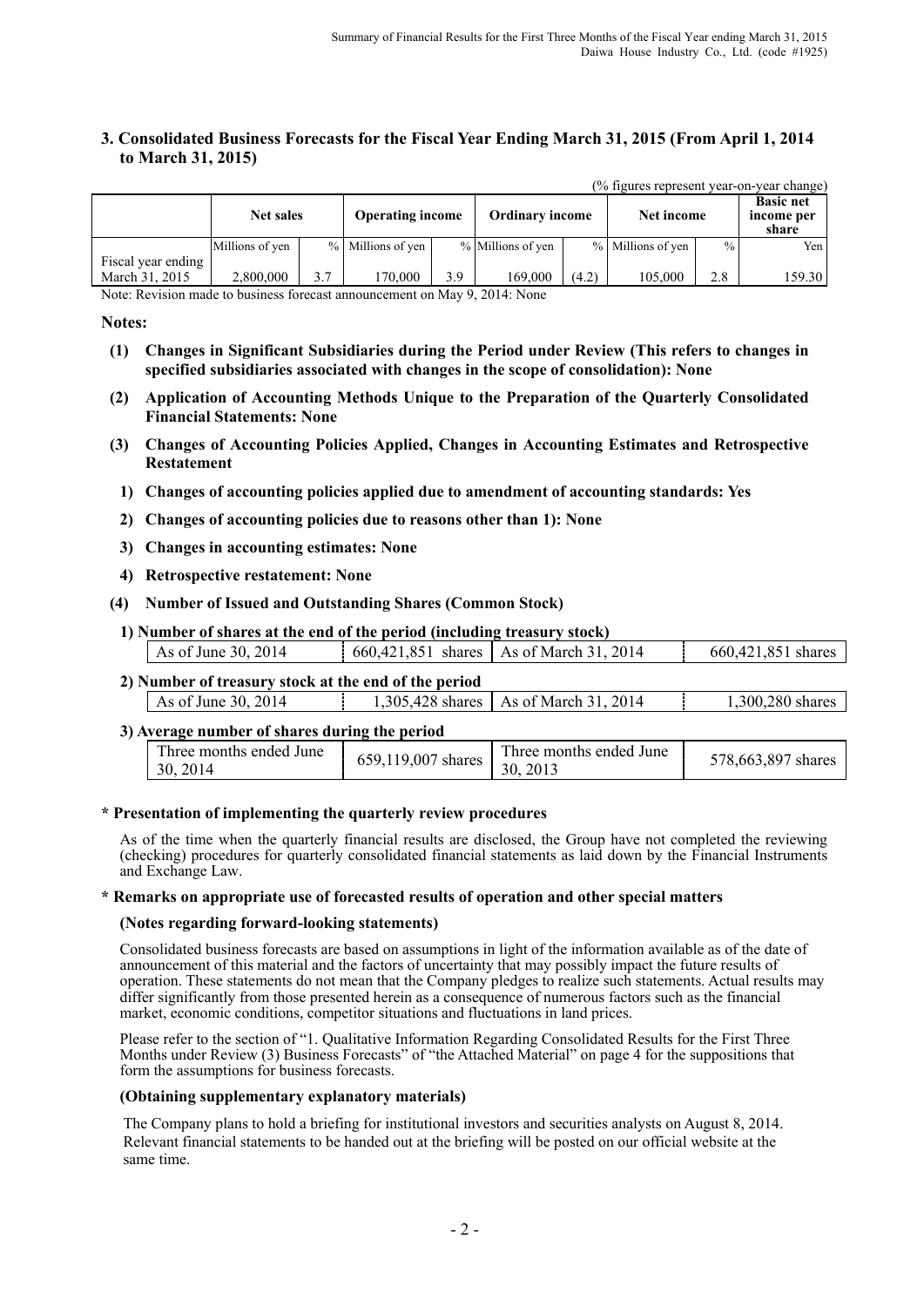# **Contents of the Attached Material**

| 1. Qualitative Information Regarding Consolidated Results for the First Three Months under Review 4 |  |
|-----------------------------------------------------------------------------------------------------|--|
|                                                                                                     |  |
|                                                                                                     |  |
|                                                                                                     |  |
|                                                                                                     |  |
|                                                                                                     |  |
| (1) Changes of Accounting Policies Applied, Changes in Accounting Estimates and                     |  |
|                                                                                                     |  |
|                                                                                                     |  |
|                                                                                                     |  |
|                                                                                                     |  |
|                                                                                                     |  |
|                                                                                                     |  |
|                                                                                                     |  |
|                                                                                                     |  |
|                                                                                                     |  |
|                                                                                                     |  |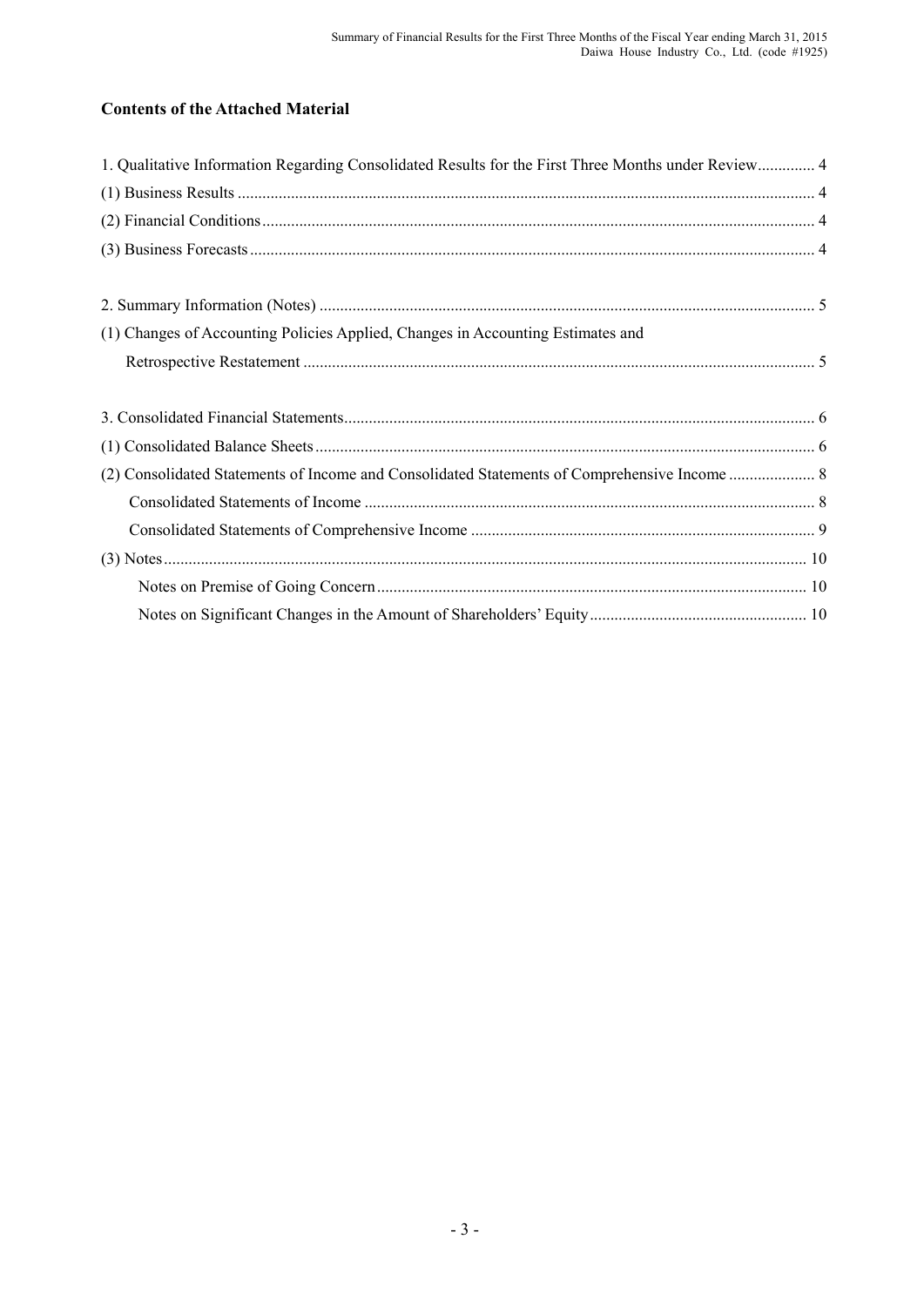## **1. Qualitative Information Regarding Consolidated Results for the First Three Months under Review**

## **(1) Business Results**

During the first three months of fiscal 2014 ending March 31, 2015, despite signs of a modest recovery trend underpinned by public-sector demand due to economic stimulus measures, and following a rally in private-sector demand, the Japanese economy remained unable to achieve a full recovery due in part to a reactionary fall in demand after the consumption tax increase.

In the housing industry, as a means to ease the reactionary fall in demand following the consumption tax increase, tax decreases for home loans were expanded and a home benefits system went into effect in April 2014. However, once the clear effects of the impact of the reactionary fall in demand became known, new housing starts decreased for four consecutive months starting from March 2014.

Under these conditions, the Daiwa House Group formulated the "4th Medium-Term Management Plan, '3G&3S' for the Next Step," which ends in fiscal 2015, and it has sought to expand its operations under the theme of "Speeding up growth." (3G&3S refers to the Group's 3G Strategy, under which it has grown, the initial letters of Group, Great, and Global, the three key words that define this strategy of sustaining growth across the entire Group, becoming an excellent company, and accelerating its global development, plus the basic 3S approach of Speed, Safety, and Sustainability that forms the basis of its implementation of the 3G strategy.)

In June 2014, TOMO Co., Ltd., which primarily operates in the large Kanto and Kinki market areas, was made a subsidiary, and it has worked to further expand and streamline the parking business.

As a result, for the reporting three-month period, on a consolidated basis, the Daiwa House Group recorded net sales of 604,806 million yen, up 4.6% year on year. Ordinary income came to 34,451 million yen, up 16.9%, and net income was 30,674 million yen, up 65.1%.

## **(2) Financial Conditions**

Total assets at the end of the reporting three-month period totaled 2,656,822 million yen, a decrease of 9,124 million yen compared with 2,665,946 million yen at the previous fiscal year-end. Notes and accounts receivable from completed construction contracts and other decreased by 37,277 million yen due to collections, while inventories increased by 17,025 million yen on purchase of real estate for sale and real estate for sale in process, and property, plant and equipment increased by 36,343 million yen due to the purchase of real estate for investment.

Total liabilities at the end of the reporting three-month period totaled 1,665,203 million yen, a decrease of 8,057 million yen compared with 1,673,260 million yen at the previous fiscal year-end. Current liabilities decreased 71,086 million yen from decreases of notes and accounts payable for construction contracts and other, and income taxes payable, and differences in the period to which provision for bonuses applies. In contrast, noncurrent liabilities increased by 63,028 million yen due to the procurement of funds through bonds payable.

Total assets at the end of the reporting three-month period totaled 991,619 million yen, a decrease of 1,066 million yen compared with 992,686 million yen at the previous fiscal year-end. This was primarily due to the payment of dividends for the previous fiscal year and the impact of changes in the discount rate for retirement benefits, despite the recording of 30,674 million yen in net income.

## **(3) Business Forecasts**

With respect to the Company's business forecasts on a consolidated basis for the fiscal year ending March 31, 2015, no changes have been made to the business forecasts in the "Summary of Financial Results for the Fiscal Year Ended March 31, 2014," announced on May 9, 2014.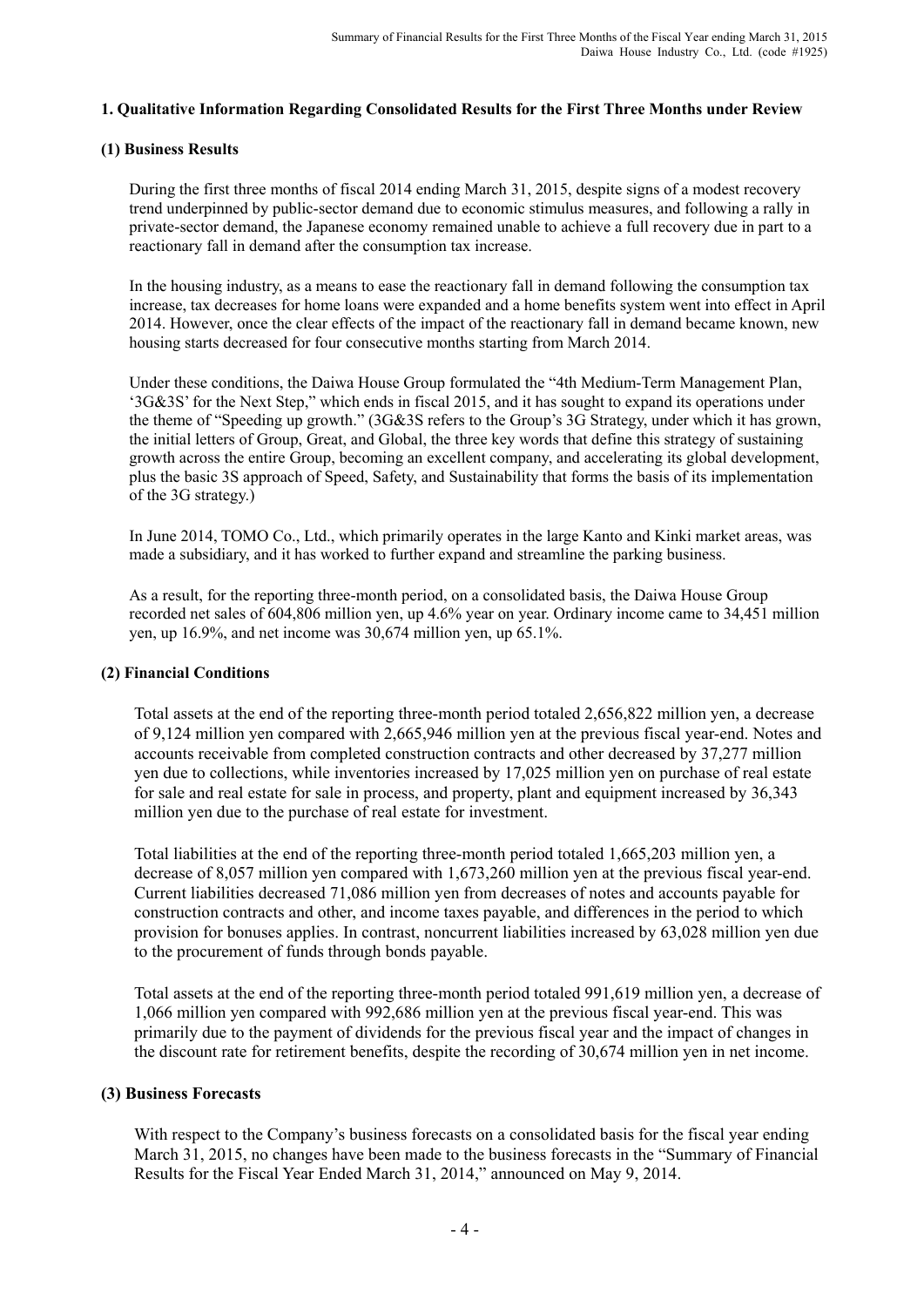# **2. Summary Information (Notes)**

# (1) Changes of Accounting Policies Applied, Changes in Accounting Estimates and Retrospective Restatement

### **Changes of Accounting Policies (Application of Accounting Standard for Retirement Benefits)**

From the first three months of the fiscal year under review, the Company began applying Accounting Standard for Retirement Benefits (Accounting Standards Board of Japan (ASBJ) Statement No. 26, May 17, 2012) and Application Guidelines of Accounting Standard for Retirement Benefits (ASBJ Guidance No. 25, May 17, 2012) and the provisions contained in the text of paragraph 35 of Accounting Standard for Retirement Benefits and the text of paragraph 67 of Application Guidelines of Retirement Benefits. The Company has reviewed its method of calculating retirement benefit obligations and service costs and has changed its attribution method for projected retirement benefits from the straight-line attribution method and point method to the benefit formula, and changed its method for determining the discount rate to a single-weighted average discount rate that reflects the estimated payment period of the retirement benefit and the expected payment at the time of each retirement benefit.

The Application of Accounting Standard for Retirement Benefits follows the transitional treatment set forth in paragraph 37 of Accounting Standard for Retirement Benefits and the effect of the change in the method of calculating retirement benefit obligations and service costs at the beginning of the first three months of the fiscal year under review has recorded retained earnings.

As a result, net defined benefit liabilities at the beginning of the first three months of the fiscal year under review increased by 14,418 million yen retained earnings decreased by 9,428 million yen. In addition, the effect of this change had no material impact on operating income, ordinary income, and income before income taxes and minority interests.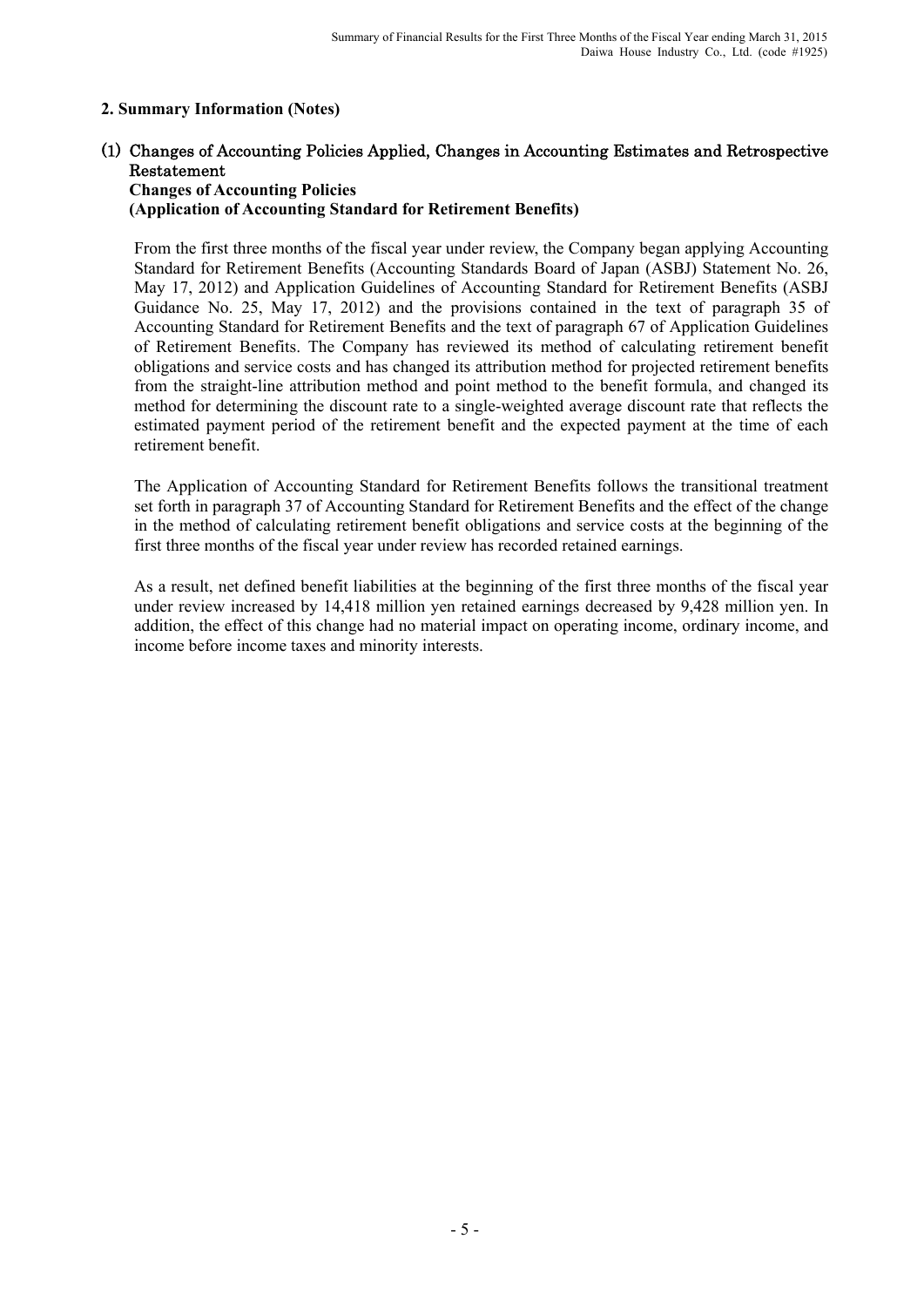# **3. Consolidated Financial Statements**

# **(1) Consolidated Balance Sheets**

|                                                                                  |                      | (Millions of yen)   |
|----------------------------------------------------------------------------------|----------------------|---------------------|
|                                                                                  | As of March 31, 2014 | As of June 30, 2014 |
| Assets                                                                           |                      |                     |
| Current assets                                                                   |                      |                     |
| Cash and deposits                                                                | 212,114              | 202,069             |
| Notes and accounts receivable from completed<br>construction contracts and other | 227,276              | 189,999             |
| Short-term investment securities                                                 | 18                   | 18                  |
| Costs on uncompleted construction contracts                                      | 23,818               | 26,096              |
| Real estate for sale                                                             | 322,365              | 312,285             |
| Real estate for sale in process                                                  | 80,499               | 103,791             |
| Land for development                                                             | 647                  | 647                 |
| Merchandise and finished goods                                                   | 13,930               | 14,430              |
| Work in process                                                                  | 7,960                | 8,988               |
| Raw materials and supplies                                                       | 6,355                | 6,363               |
| Other                                                                            | 184,126              | 169,492             |
| Allowance for doubtful accounts                                                  | (3,382)              | (2,882)             |
| Total current assets                                                             | 1,075,731            | 1,031,300           |
| Noncurrent assets                                                                |                      |                     |
| Property, plant and equipment                                                    |                      |                     |
| Buildings and structures                                                         | 728,101              | 752,307             |
| Accumulated depreciation                                                         | (343, 635)           | (350, 100)          |
| Buildings and structures, net                                                    | 384,466              | 402,207             |
| Land                                                                             | 485,813              | 510,688             |
| Other                                                                            | 183,524              | 178,595             |
| Accumulated depreciation                                                         | (109,916)            | (111,261)           |
| Other, net                                                                       | 73,607               | 67,334              |
| Total property, plant and equipment                                              | 943,886              | 980,230             |
| Intangible assets                                                                |                      |                     |
| Goodwill                                                                         | 49,910               | 50,408              |
| Other                                                                            | 32,263               | 32,703              |
| Total intangible assets                                                          | 82,173               | 83,112              |
| Investments and other assets                                                     |                      |                     |
| Investment securities                                                            | 199,026              | 201,339             |
| Lease and guarantee deposits                                                     | 198,995              | 200,994             |
| Other                                                                            | 169,973              | 163,499             |
| Allowance for doubtful accounts                                                  | (3,840)              | (3,654)             |
| Total investments and other assets                                               | 564,154              | 562,178             |
| Total noncurrent assets                                                          | 1,590,215            | 1,625,522           |
| Total assets                                                                     | 2,665,946            | 2,656,822           |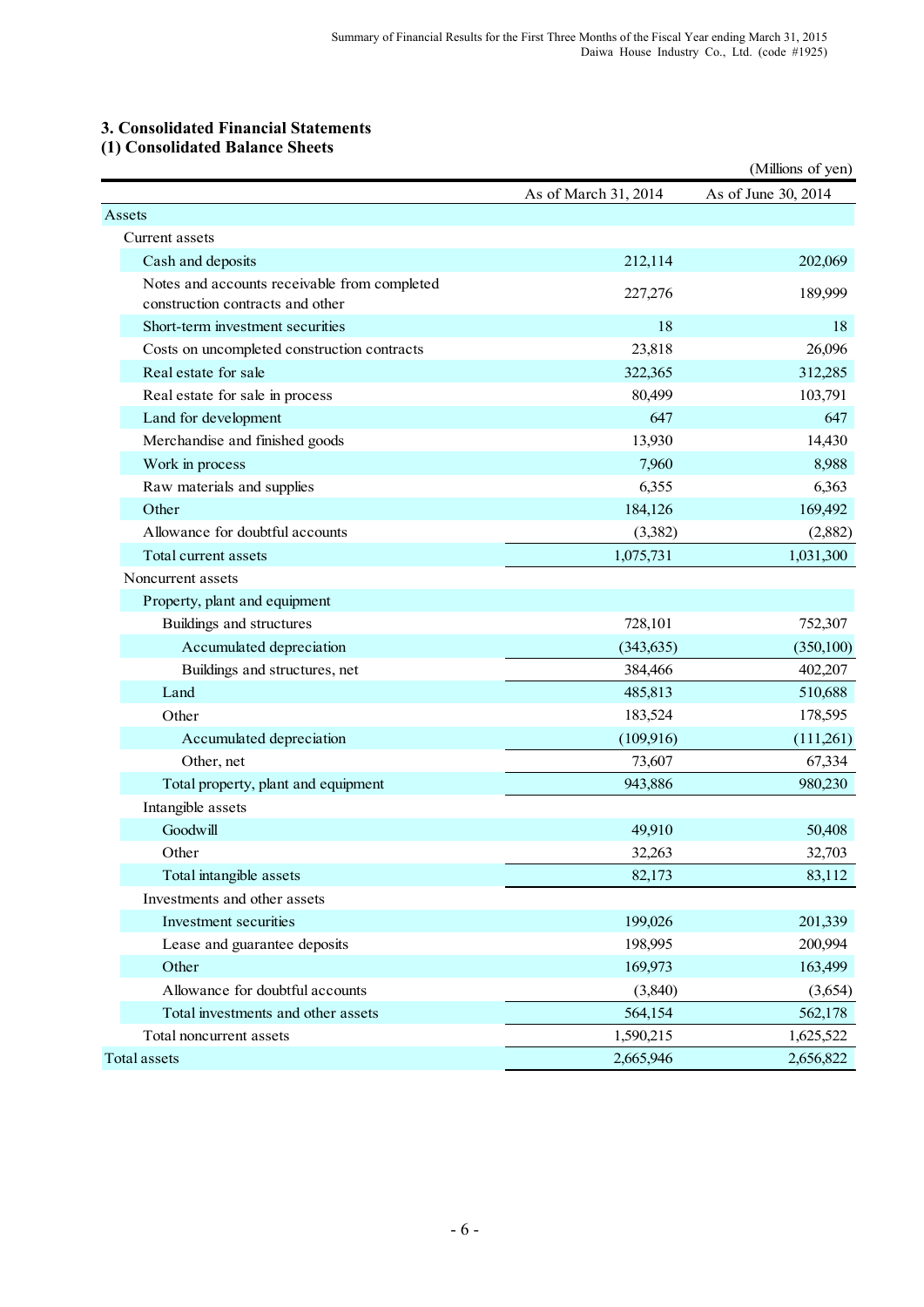|                                                            |                      | (Millions of yen)   |
|------------------------------------------------------------|----------------------|---------------------|
|                                                            | As of March 31, 2014 | As of June 30, 2014 |
| Liabilities                                                |                      |                     |
| <b>Current liabilities</b>                                 |                      |                     |
| Notes and accounts payable for construction                | 274,776              | 223,738             |
| contracts and other                                        |                      |                     |
| Short-term loans payable                                   | 22,302               | 41,770              |
| Current portion of bonds payable                           | 100,053              | 100,135             |
| Current portion of long-term loans payable                 | 60,442               | 63,664              |
| Income taxes payable                                       | 46,796               | 2,122               |
| Advances received                                          | 39,933               | 41,143              |
| Advances received on uncompleted construction<br>contracts | 70,238               | 79,328              |
| Provision for bonuses                                      | 36,524               | 17,369              |
| Provision for warranties for completed construction        | 7,419                | 6,861               |
| Asset retirement obligations                               | 1,581                | 1,622               |
| Other                                                      | 185,404              | 196,631             |
| Total current liabilities                                  | 845,474              | 774,388             |
| Noncurrent liabilities                                     |                      |                     |
| Bonds payable                                              | 30,614               | 95,706              |
| Long-term loans payable                                    | 180,156              | 185,485             |
| Long-term lease and guarantee deposited                    | 241,897              | 244,200             |
| Net defined benefit liabilities                            | 204,801              | 193,709             |
| Asset retirement obligations                               | 27,414               | 28,086              |
| Other                                                      | 142,901              | 143,627             |
| Total noncurrent liabilities                               | 827,786              | 890,814             |
| <b>Total liabilities</b>                                   | 1,673,260            | 1,665,203           |
| Net assets                                                 |                      |                     |
| Shareholders' equity                                       |                      |                     |
| Capital stock                                              | 161,699              | 161,699             |
| Capital surplus                                            | 294,632              | 294,632             |
| Retained earnings                                          | 465,719              | 464,858             |
| Treasury stock                                             | (1,256)              | (1,265)             |
| Total shareholders' equity                                 | 920,794              | 919,924             |
| Accumulated other comprehensive income                     |                      |                     |
| Valuation difference on available-for-sale securities      | 50,498               | 52,353              |
| Deferred gains or losses on hedges                         | 10                   |                     |
| Revaluation reserve for land                               | (5,241)              | (2,908)             |
| Foreign currency translation adjustment                    | 20,456               | 16,125              |
| Total accumulated other comprehensive income               | 65,723               | 65,570              |
| Subscription rights to shares                              | 38                   | 38                  |
| Minority interests                                         | 6,129                | 6,085               |
| Total net assets                                           | 992,686              | 991,619             |
| Total liabilities and net assets                           | 2,665,946            | 2,656,822           |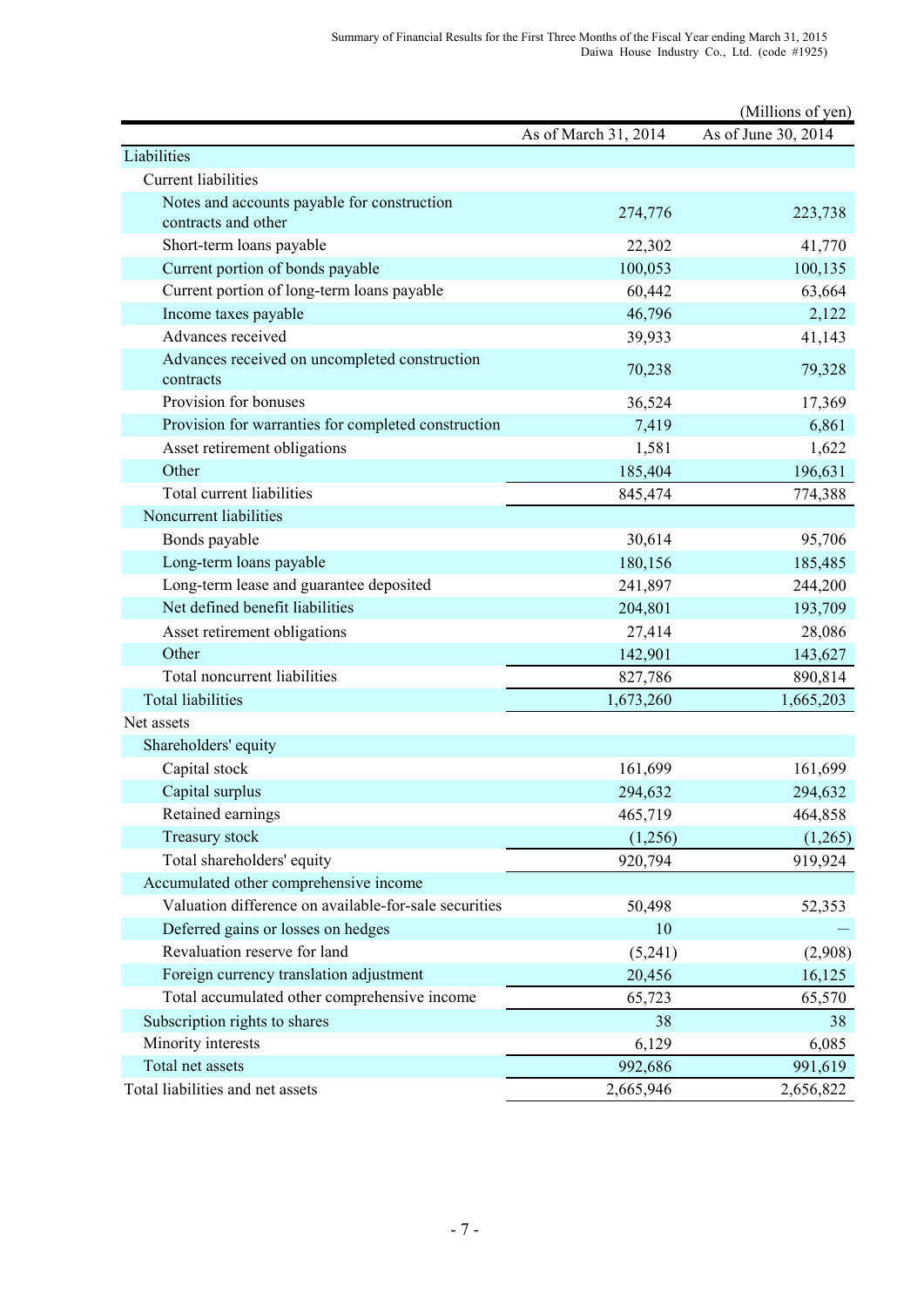# **(2) Consolidated Statements of Income and Consolidated Statements of Comprehensive Income (Consolidated Statements of Income)**

|                                                   |                                      | (Millions of yen)                    |
|---------------------------------------------------|--------------------------------------|--------------------------------------|
|                                                   | Three months ended                   | Three months ended                   |
|                                                   | June 30, 2013<br>(From April 1, 2013 | June 30, 2014<br>(From April 1, 2014 |
|                                                   | to June 30, 2013)                    | to June 30, 2014)                    |
| Net sales                                         | 578,058                              | 604,806                              |
| Cost of sales                                     | 470,621                              | 487,239                              |
| Gross profit                                      | 107,437                              | 117,566                              |
| Selling, general and administrative expenses      | 78,776                               | 84,172                               |
| Operating income                                  | 28,661                               | 33,394                               |
| Non-operating income                              |                                      |                                      |
| Interest income                                   | 884                                  | 959                                  |
| Dividends income                                  | 1,195                                | 1,229                                |
| Equity in earnings of affiliates                  |                                      | 163                                  |
| Miscellaneous income                              | 1,493                                | 1,380                                |
| Total non-operating income                        | 3,573                                | 3,731                                |
| Non-operating expenses                            |                                      |                                      |
| Interest expenses                                 | 1,109                                | 1,186                                |
| Taxes and dues                                    | 159                                  | 633                                  |
| Equity in losses of affiliates                    | 307                                  |                                      |
| Miscellaneous expenses                            | 1,177                                | 855                                  |
| Total non-operating expenses                      | 2,754                                | 2,675                                |
| Ordinary income                                   | 29,479                               | 34,451                               |
| Extraordinary income                              |                                      |                                      |
| Gain on sales of noncurrent assets                | 1,063                                | 1,147                                |
| Gain on sales of investment securities            | 23                                   | 3,336                                |
| Gain on revision of retirement benefit plan       |                                      | 9,394                                |
| Gain on step acquisitions                         | 93                                   | 5                                    |
| Total extraordinary income                        | 1,179                                | 13,883                               |
| <b>Extraordinary losses</b>                       |                                      |                                      |
| Loss on sales of noncurrent assets                | 5                                    | 50                                   |
| Loss on retirement of noncurrent assets           | 101                                  | 1,081                                |
| Impairment loss                                   | 132                                  |                                      |
| Loss on valuation of investment securities        |                                      | $\overline{2}$                       |
| Other                                             |                                      | 60                                   |
| Total extraordinary losses                        | 239                                  | 1,194                                |
| Income before income taxes and minority interests | 30,420                               | 47,140                               |
| Income taxes-current                              | 3,575                                | 1,828                                |
| Income taxes-deferred                             | 8,336                                | 14,874                               |
| Total income taxes                                | 11,912                               | 16,703                               |
| Income before minority interests                  | 18,507                               | 30,436                               |
| Minority interests in loss                        | (75)                                 | (238)                                |
| Net income                                        | 18,583                               | 30,674                               |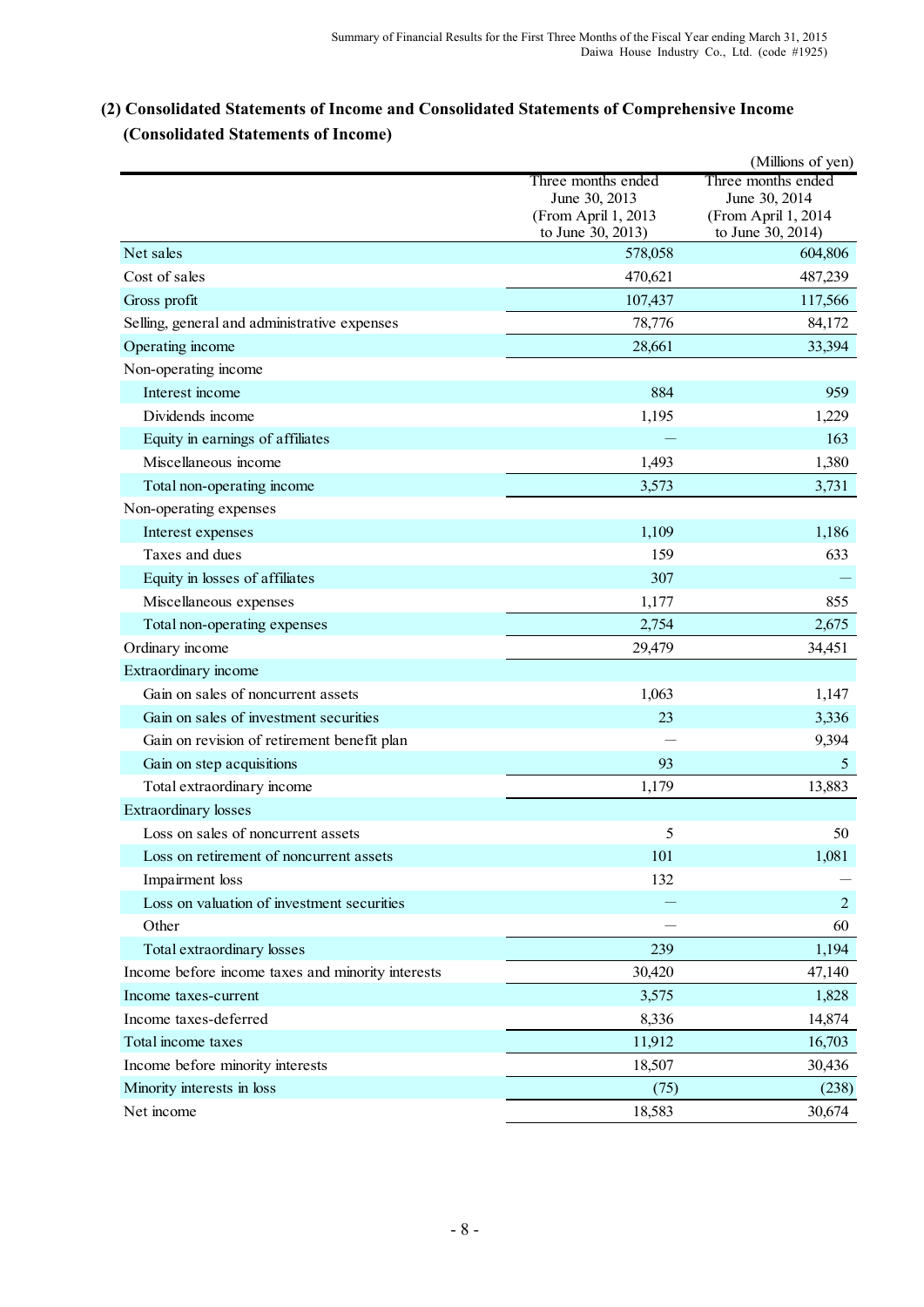# **(Consolidated Statements of Comprehensive Income)**

|                                                                                        |                                                                                  | (Millions of yen)                                                                |
|----------------------------------------------------------------------------------------|----------------------------------------------------------------------------------|----------------------------------------------------------------------------------|
|                                                                                        | Three months ended<br>June 30, 2013<br>(From April 1, 2013)<br>to June 30, 2013) | Three months ended<br>June 30, 2014<br>(From April 1, 2014)<br>to June 30, 2014) |
| Income before minority interests                                                       | 18,507                                                                           | 30,436                                                                           |
| Other comprehensive income                                                             |                                                                                  |                                                                                  |
| Valuation difference on available-for-sale securities                                  | (1,036)                                                                          | 1,800                                                                            |
| Deferred gains or losses on hedges                                                     |                                                                                  | (10)                                                                             |
| Foreign currency translation adjustment                                                | 3,801                                                                            | (2,052)                                                                          |
| Share of other comprehensive income of associates<br>accounted for using equity method | 3,686                                                                            | (2,215)                                                                          |
| Total other comprehensive income                                                       | 6,451                                                                            | (2, 478)                                                                         |
| Comprehensive income                                                                   | 24,959                                                                           | 27,958                                                                           |
| (Comprehensive income attributable to)                                                 |                                                                                  |                                                                                  |
| Comprehensive income attributable to shareholders<br>of the parent                     | 25,033                                                                           | 28,189                                                                           |
| Comprehensive income attributable to minority interests                                | (74)                                                                             | (231)                                                                            |